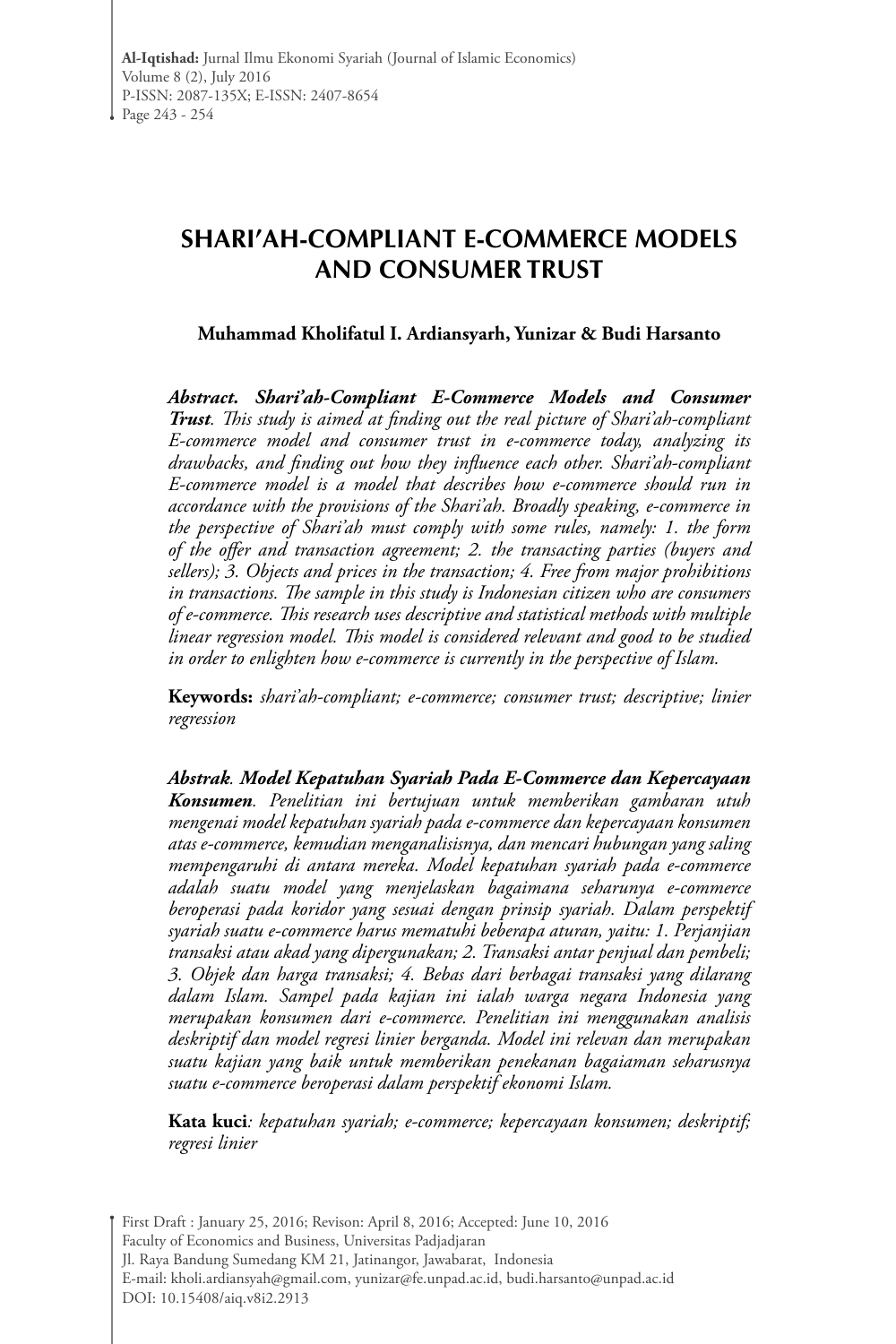## **Introduction**

The development of technology has given people a new way to conduct commerce, such as: by using the Internet or usually called e-commerce. Based on research of Online Shopping Outlook 2015 issued by BMI research, the potential of the online market is so large. Internet users who conduct online transaction are estimated 24% of all Internet users. BMI Head of Research said, "Online shopping market in Indonesia will grow to 57% in 2015, or approximately increase twice as last year. If it is seen from the turnover, BMI research also mentions that the value of spending in 2014 reached Rp. 21 trillion, with the average expenditure of Rp.825.000 per person. Assuming the same expenditure, it is predicted that in 2015 the value shall increase to Rp. 50 trillion. It is a positive condition for business growth of online shopping market in Indonesia". Practicality of use of Internet to conduct transaction provides a big enough impact to humans.

There are some benefit from online transactions (Al Arif, 2013): first, the operating hours that can operate for 24 hours. Second, the ease and speed in seeking products. Third, the ease of comparing prices on products. Fourth, easily done by anyone. Fifth, The cheaper investment. Besides the benefit, there are also arise some problems in online transactions, such as: first, the quality of products. Second, potential deceptive by the seller. Third, potential deceptive by the buyer (Al Arif, 2013).

In the process however, there are many shortcomings and obstacles in conducting transactions over the Internet. Because online environment is virtual and not a face-to-face interaction with each other, it can be said that the buyer has a weaker position than the seller in the transaction, resulting in a low level of trust for the buyer. Beatty et al. (2011) in Muhammad and Muhammad (2013) state that the success of e-commerce depends on trust, every vendor who fails to give consumers trust will not survive. Trust is said to be one of the factors that is so critical in online transactions (Luo, 2002). In the end, trust has become a critical issue for a better e-commerce transaction. Widyarini and Putro (2008) reveal that the concept of trust in e-commerce focuses on trust in the implementation of online transactions and trust in the operational mechanism of transactions. Muhammad and Muhammad (2013) reveal that the Islamic view regarding trust model in e-commerce is not much different from the regular one. But there are additional points which are in accordance with Islamic principles. This description has been adapted to the rules of Islamic law, namely Shari'ah-compliant E-commerce Model. This model is viewed more comprehensive because it includes religious values.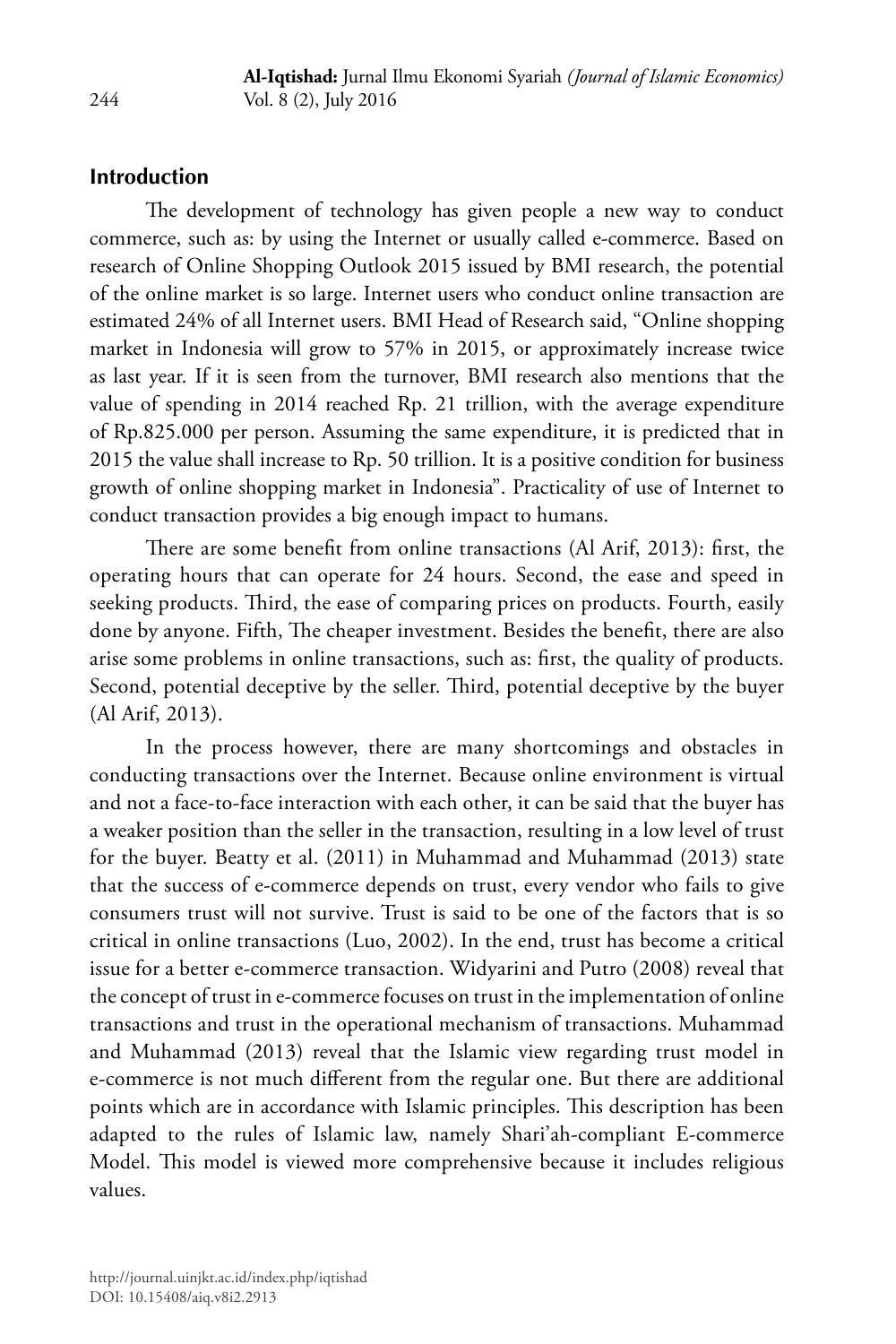## **Literature Review**

According to Wigand (1997) in Whiteley David (2000), e-commerce is a transparent application of information and communication technology from the origin point to the end point along the entire value chain of business processes. This is done electronically and designed to allow the execution of business objectives. According to Efraim Turban (2002), e-commerce is the emerging concept describing the process of purchase, sale, or product exchange, services and information via computer networks, including the Internet. Trust is the key in e-commerce. E-commerce between two or more parties will occur if there is mutual trust. Trust is not automatically recognized by the other parties/business partners, but it must be built from the beginning and be proven. Trust has been considered as catalyst in various transactions between sellers and buyers so that customer satisfaction can be realized as expected (Yousafzai et al., 2003).

Mayer et al (1995) in Rofiq (2007) reveals that in online transaction, there are at least three seller characteristics that more or less can influence consumer trust. These are ability, benevolence, and integrity. Ability refers to skills, seller competence for its products, speed of delivery, and quality customer service. Benevolence is the level of trust of a seller which includes the desire to do good things in addition to earn legitimate profit. Integrity refers to compliance to the agreement or condition that has been made with the buyer. Cheung and Lee (2000) reveal that consumer trust in online transactions can be influenced by two factors, namely vendor trust and external environment. Vendor trust depends on the integrity and competence of the vendor, and controlling security and privacy of consumers. External environmental factor refers to the need for support from third parties and legal framework for the realization of a fair online transaction.

Muhammad and Muhammad (2013) reveal that the Islamic view of trust model in of e-commerce is not much different from the conventional model. The model is added with some points which comply with Islamic principles. These include: Fisrt, The form of offer and the transaction agreement; Second, Parties (buyers and sellers); Third, Objects and prices in transaction; Fourth,. Free from major prohibitions in the transaction, namely (i) the interest (riba), (ii) gambling (maysir), (iii) uncertainty (gharar), (iv) coercion (ikrah) and (v) prohibition (haram in nature). This description has been adapted to the rules of Islamic law, namely Shari'ah-compliant E-commerce Model.

Trust is a very important factor in establishing e-commerce transaction. Only the buyers who have trust in the seller will perform online transaction. This study examines how Shari'ah-compliant e-commerce model influences consumer trust. The framework of this research is as follows: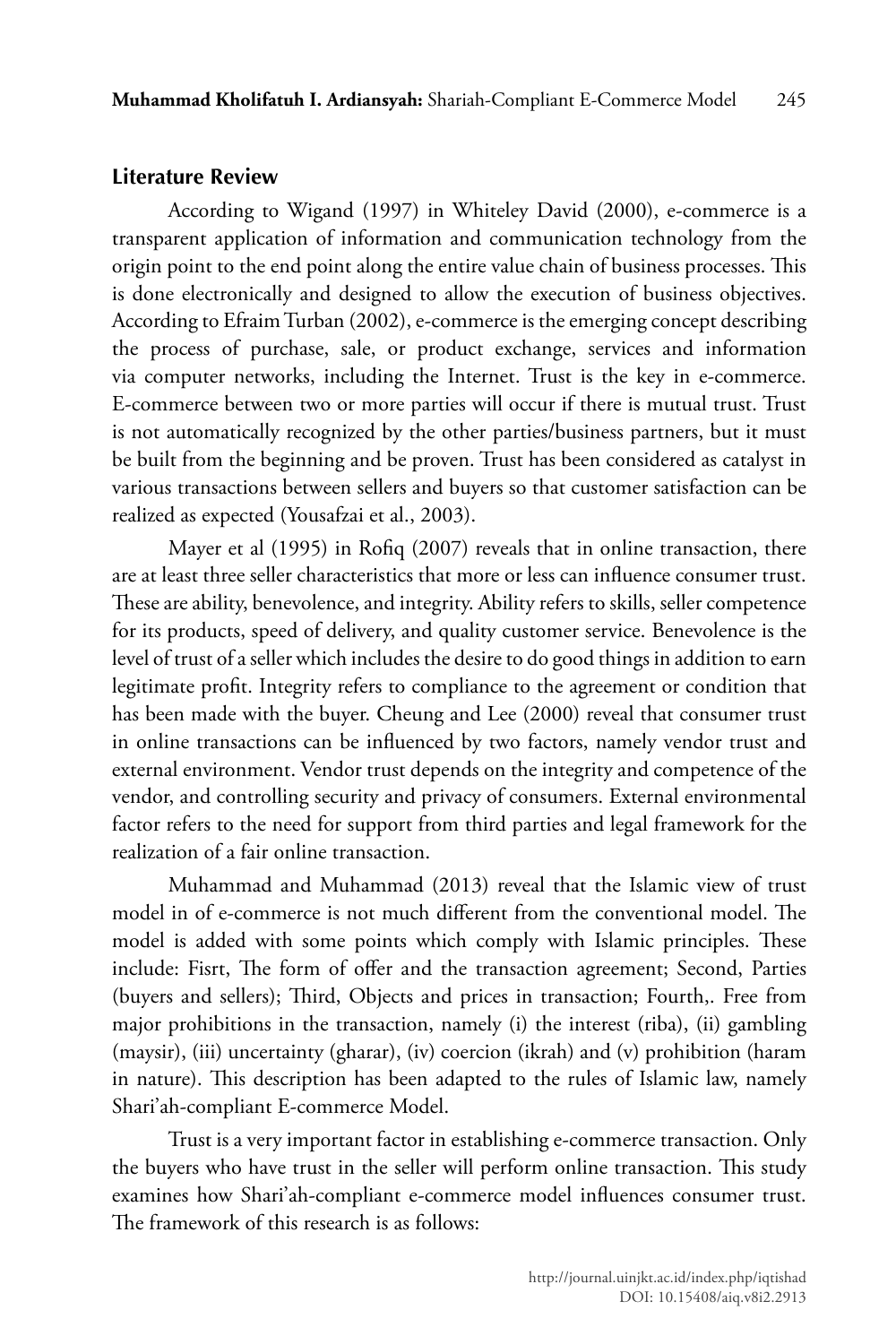

Figure 1 Framework of Study

## **Hypotesis**

From the conceptual model, the research hypothesis is developed as follows:

- H1: Shari'ah-Compliant E-commerce model has a positive influence on trust of e-commerce consumer
- H2: Free from major prohibitions (interest/riba, gambling/maysir, uncertainty/ gharar, coercion/ikrah, and haram) has a positive influence on trust of e-commerce consumer
- H3: Offers and agreements have a positive influence on trust of e-commerce consumer
- H4: Buyers and Sellers have a positive influence on trust of e-commerce consumer
- H5: Objects and prices have a positive influence on trust of e-commerce consumer

## **Methods**

The population in this study is Indonesian citizen who become consumers of e-commerce. Due to the time limitation, we use sample taken from the population. The sampling technique used is purposive sampling. According to Sugiyono (2012), this technique is a way to determine sampling in which the sample is carefully chosen and must be relevant. The selection of the sample is based on the traits and particular characteristics desired by researchers. In this study, we chose respondents with following characteristics: (1) Have a minimum high school education level, with the assumption that the respondents understand the questionnaire well. (2) Respondents should understand the basic concepts of the use of e-commerce and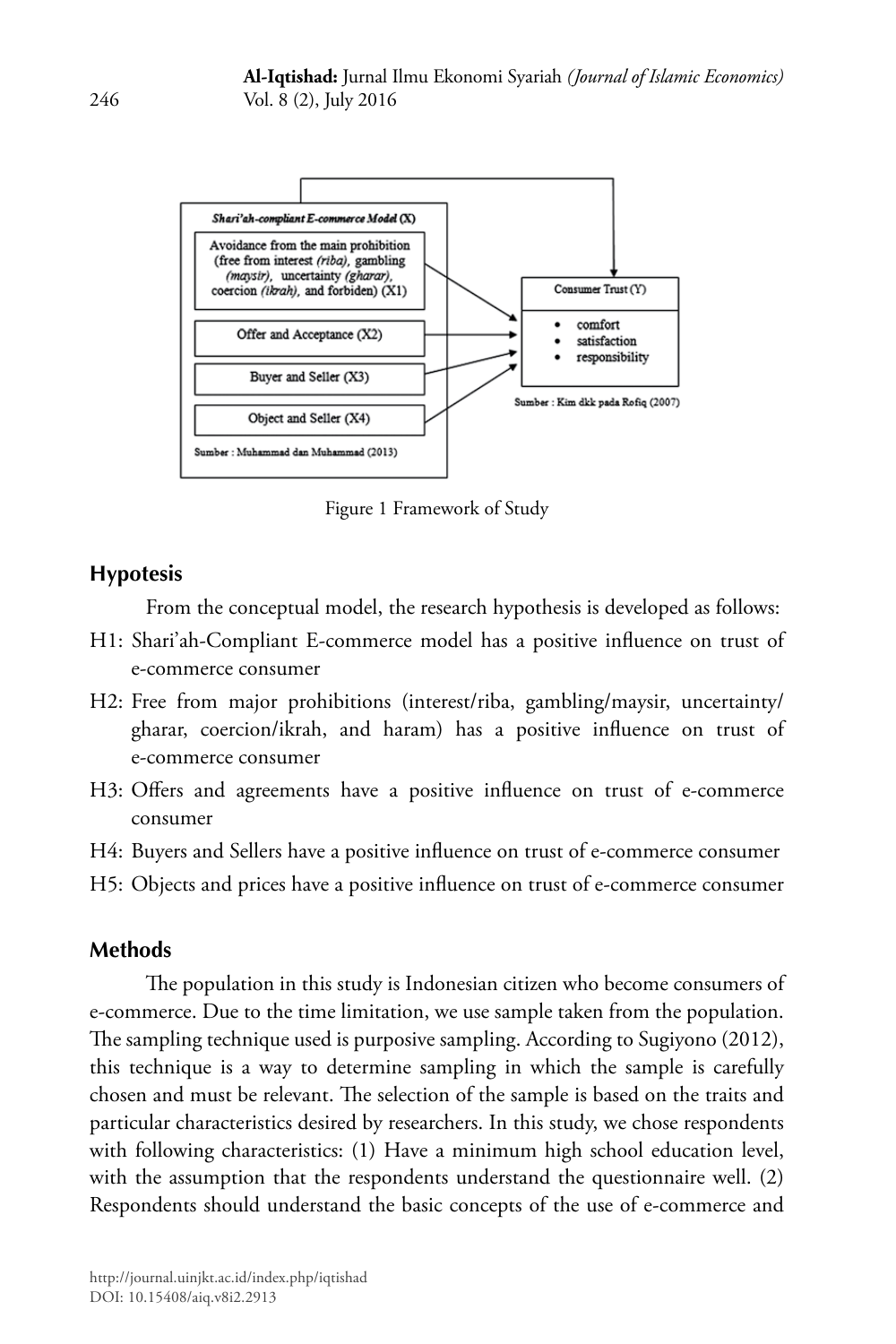have ever conducted online transaction (3) Respondents have done at least one online transaction over the last 3 months

Because the population is not known exactly and the unavailability of data of consumers, so the sample size determination is based on the opinion of Tabachnick and Fidell (2001). They say that the number of research sample using multiple regression model can be determined as follows:

 $n > 50 + 8m(1)$ 

m = number of independent variables used in the study

Based on this formula, the minimum sample number used in this study is determined as follows:

| $n > 50 + 8m$      | (1) |
|--------------------|-----|
| $n \geq 50 + 8(4)$ | (2) |
| $n \ge 50 + 32$    | (3) |
| n > 82             | (4) |

Based on the calculation, a minimum sample size is obtained 82. So, we decide that the number of respondent used in this study is 90 people.

#### **Result and Discussion**

There are two methods used in this study. The first method is descriptive method used to describe the situation and the second is verification method used to observe the relationship and influence of using statistical approach. Data in this study are collected through interviews and questionnaires.

#### **Validity Test, Reliability Test, and Multicolinearity Test**

Validity is a measure that indicates the level of validity of an instrument. An instrument is considered valid if it is able to measure what is desired (Simamora; 2004). Because the questionnaires use Likert scale generating ordinal data, the validity of the test is carried out by the approach of Spearman Rank correlation (Spearman Rho). Criterion or condition of an item to be valid if the correlation (r) of each item is positive and has a value of 0.3 or more (Sugiyono; 2012). Based on the result of data processing, it is obtained that every item has validity value above the critical limit  $(> 0.3)$ .

Reliability is the level of questionnaire reliability. The questionnaire is reliable if it generates the same data when tested to the same group repeatedly. The assumption is that there is no psychological change in respondents (Simamora, 2004). Reliability test of research questionnaire in this study uses the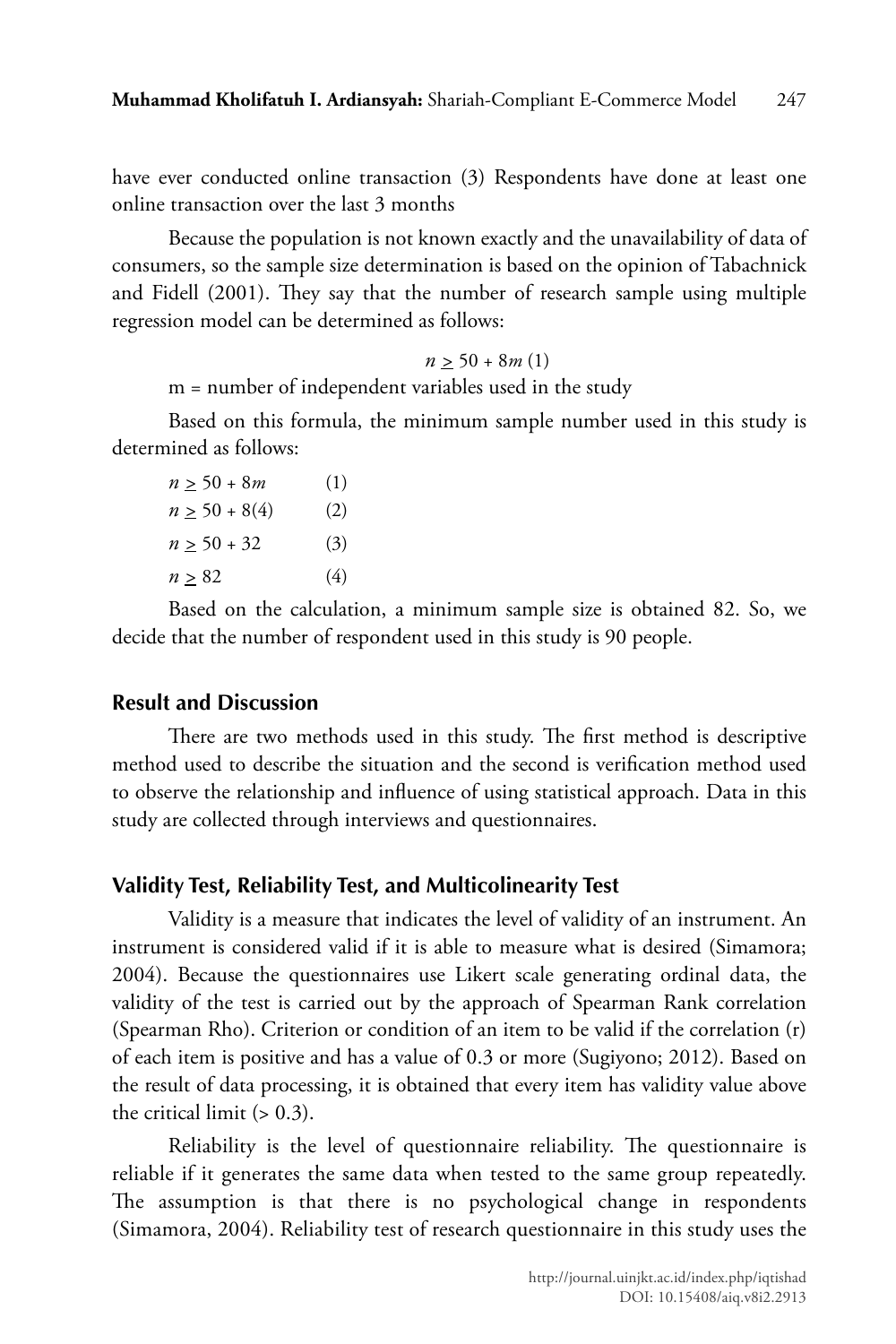formula Cronbach's alpha coefficient  $(\alpha)$ . Ghozali (2008) says that the standard of determining reliability of research instrument is that, it must have value of Cronbach Alpha more than 0.60.

Multicolinierity test is done to see if there is a linear correlation or relationship between each of the independent variables. A good regression model does not show perfect correlation between independent variables. The independent variables are free from correlation if they have tolerance value of more than 0.19 or VIF <10. Based on statistics calculation, it is shown that there are no independent variables which have tolerance value of less than 0.10. Besides, Variance Inflation Factor (VIF) also shows that none of the independent variables which has VIF value of more than 10. So it can be stated that there are no multicollinearity between the independent variables in the regression model in this study.

Based on the recapitulation result on respondents, it is indicated that e-commerce is in accordance with sharia-compliant e-commerce model. It can be said that overall respondents feel that when they conduct e-commerce transaction, it conforms with Shari'ah-compliant e-commerce model. However, respondents are still unsure whether e-commerce will be free from major prohibitions (*usury, maysir, gharar*, and *ikhrah*). It is known that respondents show low level of e-commerce transaction because of major prohibitions, especially gharar/uncertainty. The barriers are conformity of the goods, price, delivery time, etc. Other variables in the study such as the form of offers and agreements, buyers and sellers, objects and prices are good in overall. These variables are in accordance with Shari'ah model.

In this research, there are five variables which are four independent variables and one dependent variable. Independent variables are the variable free from major prohibitions (usury, maysir, gharar, and ikhrah), offers and agreements, buyers and sellers, and objects and prices. While the dependent variable is consumer trust. Therefore, multiple linear regression analysis is used to examine the influence of two or more independent variables on dependent variable. Based on the result of the statistical calculation, the regression equation is formed as follows:

$$
y = -3,711 - 0,305x_1 + 0,615x_2 + 0,334x_3 + 0,997x_4 \tag{4}
$$

Where:

Y = Consumer Trust

 $X_1$  = Free from major prohibitions

 $X<sub>2</sub> =$  Offers and Agreements

X<sub>2</sub> = Buyers and Sellers

 $X_4$  = Objects and Prices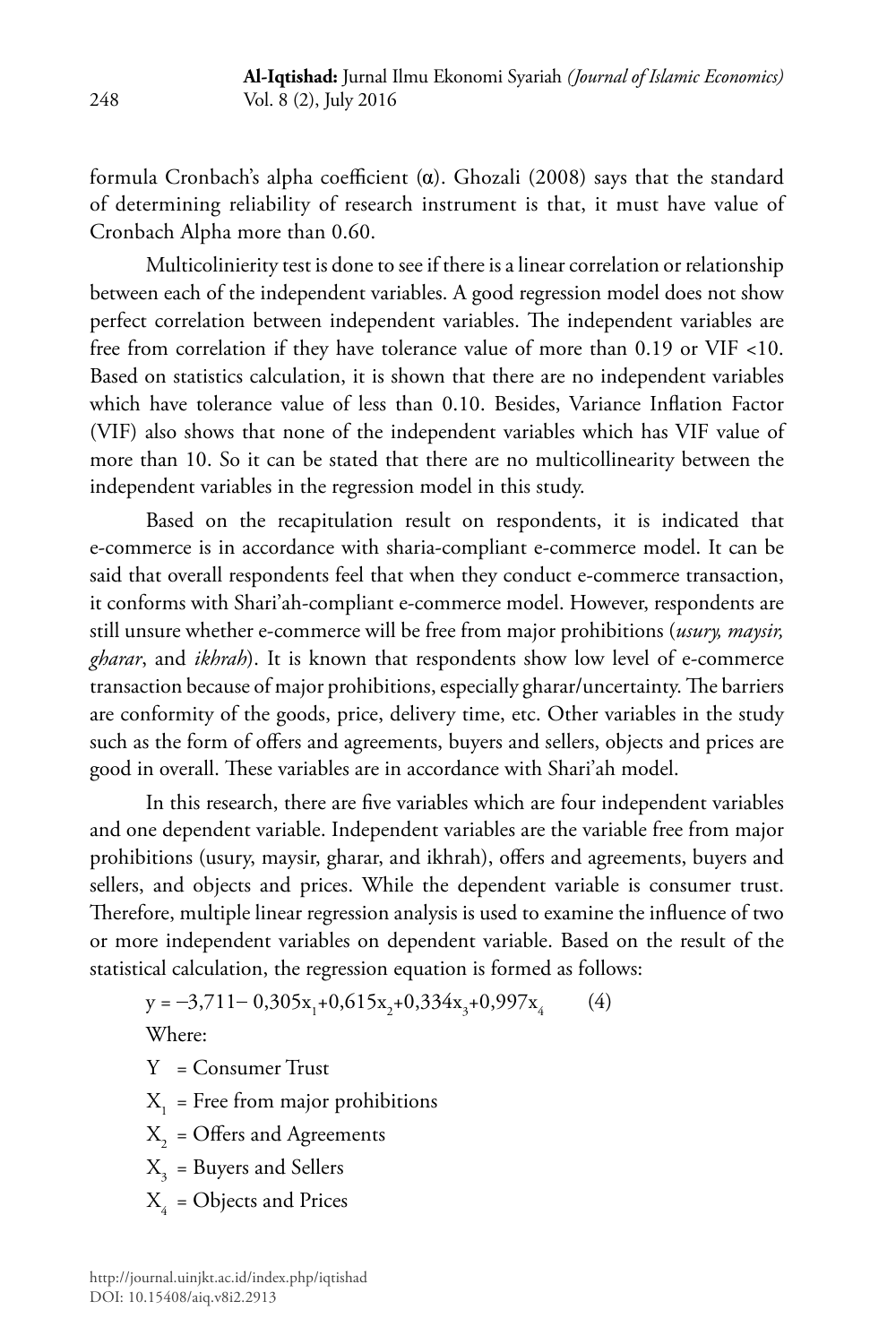Seeing the condition of e-commerce today, we can see the low level of trust among respondents due to the major prohibitions. These prohibitions give negative impact on consumer trust.

Table 1 Coefficient of Determination **Model R R Square Adjusted R Square Std. Error of the Estimate** 1 ,564<sup>a</sup> ,318 ,289 5,09779

According to Table 1, it is known that the value of R-square is 0,318 or 31.8%. This number indicates that the variables free from major prohibitions (*usury, maysir, gharar*, and *ikhrah*), offers and agreements, buyers and sellers, and objects and prices influence consumer trust of 31.8%, while the rest of 68.2% is influenced by other factors outside regression model in this study. From the table, it is also known the relationship strength between the independent variables and the dependent variable of 0.564. This value is then categorized based on the Table 2. Based on the Table 2, the correlation coefficient of 0.564 indicates that the relationship between independent and dependent variable is categorized moderate.

| <b>Interval Coefficient</b> | <b>Level Relation</b> |
|-----------------------------|-----------------------|
| $0,00-0,199$                | Very Low              |
| $0,20-0,399$                | Low                   |
| $0.40 - 0.599$              | Medium                |
| $0.60 - 0.799$              | Strong                |
| $0,80 - 1,000$              | Very Strong           |

Table 2 Interval Coefficient Level Relation

Source: Sugiyono (2012)

In this research, the F test is conducted to answer the first hypothesis. This is to find out whether independent variables positively, significantly and simultaneously influence dependent variable. The hypotheses of this test are:

- Ho1: Shari'ah-Compliant E-commerce Model does not positively influence consumer trust in e-commerce
- Ha1: Shari'ah-Compliant E-commerce Model positively influences consumer trust in e-commerce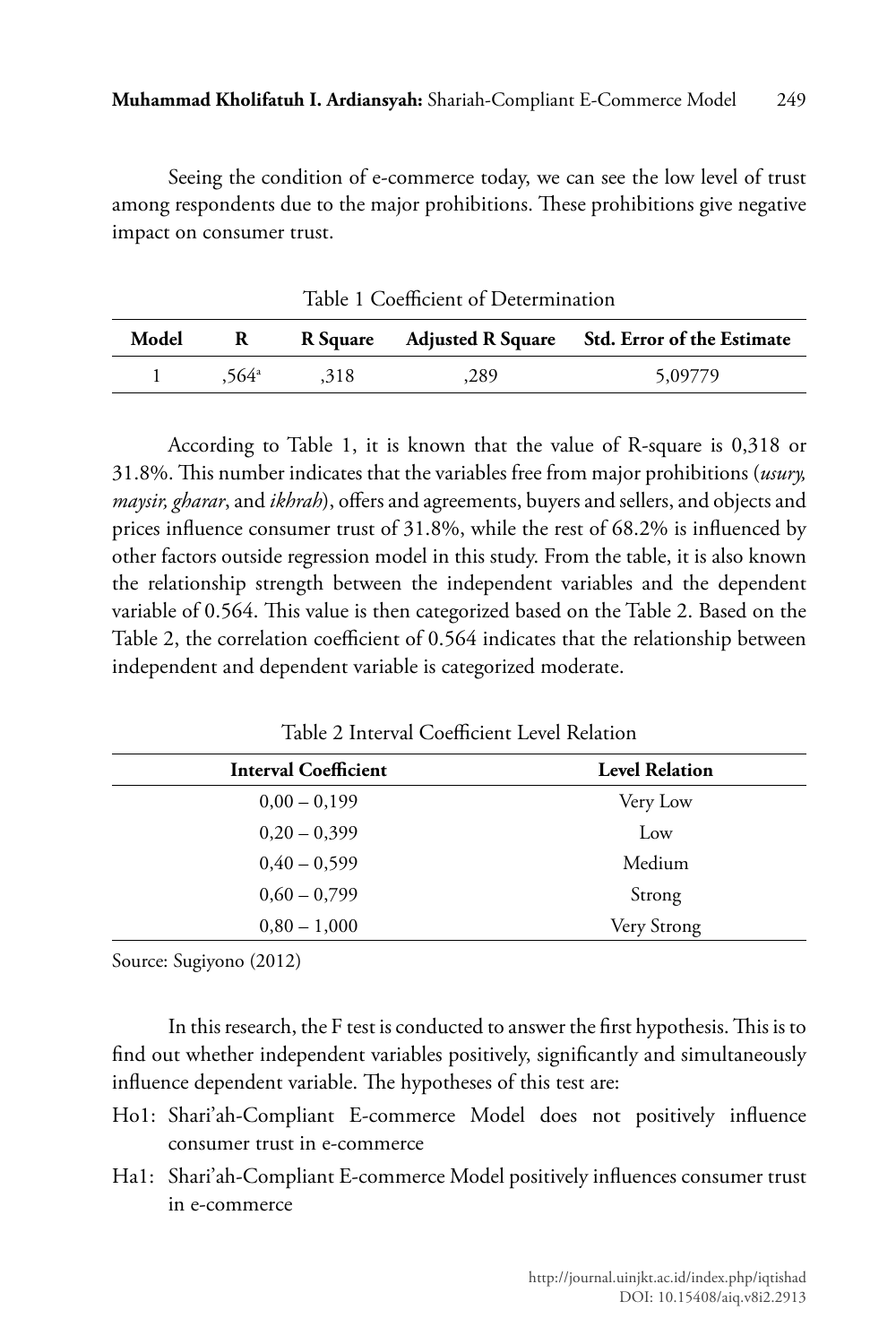The decision rule or testing criteria is specified as follows ( $\alpha = 0.05$ ):

If F-count > F-table or significance <  $\alpha$ , this means independent variables simultaneously influence dependent variable.

If F-count  $\langle$  F-table or significance  $> \alpha$ , this means independent variables simultaneously do not influence dependent variable.

| Model                           | Sum of Squares                   | Df       | Mean Square       |        | Sig.              |
|---------------------------------|----------------------------------|----------|-------------------|--------|-------------------|
| Regression<br>Residual<br>Total | 1151,945<br>2468,805<br>3620,750 | 95<br>99 | 287,987<br>25,987 | 11,082 | .000 <sup>b</sup> |

Table 3 Simultaneous Significance Test Results (Test F) ANOVAa

Based on the research result in Table 3, it can be seen that the significance values of independent variables (Shari'ah-Compliant E-commerce model) consisting of variables; free from the major prohibition (*usury, maysir, gharar,*  and *ikhrah*), offers and agreements, buyers and sellers, objects and the prices are 0.000a  $(\lll)$ . This means there is positive and significant independent variables (Shari'ah-Compliant E-commerce model) consisting of variables mentioned earlier on the dependent variable. In other words, it can be said that in 95% confidence level, Shari'ah-compliant e-commerce influences consumer trust. In this study, t-test is carried out to examine the significance between independent variables and dependent variable individually (partially). The hypotheses of this test are as follows:

- Ho2: Free from major prohibitions (free from interest (riba), gambling (maysir), uncertainty (gharar), coercion (ikrah), and haram) do not have a positive influence on consumer trust in e-commerce
- Ha2: Free from major prohibitions (free from interest (riba), gambling (maysir), uncertainty (gharar), coercion (ikrah), and prohibition) have a positive influence on consumer trust in e-commerce
- Ho3: Offers and agreements do not have a positive influence on consumer trust in e-commerce
- Ha3: Offers and agreements have a positive influence on consumer trust in e-commerce
- Ho4: Buyers and Sellers do not have a positive influence on consumer trust in e-commerce
- Ha4: Buyers and Sellers have a positive influence on consumer trust in e-commerce

250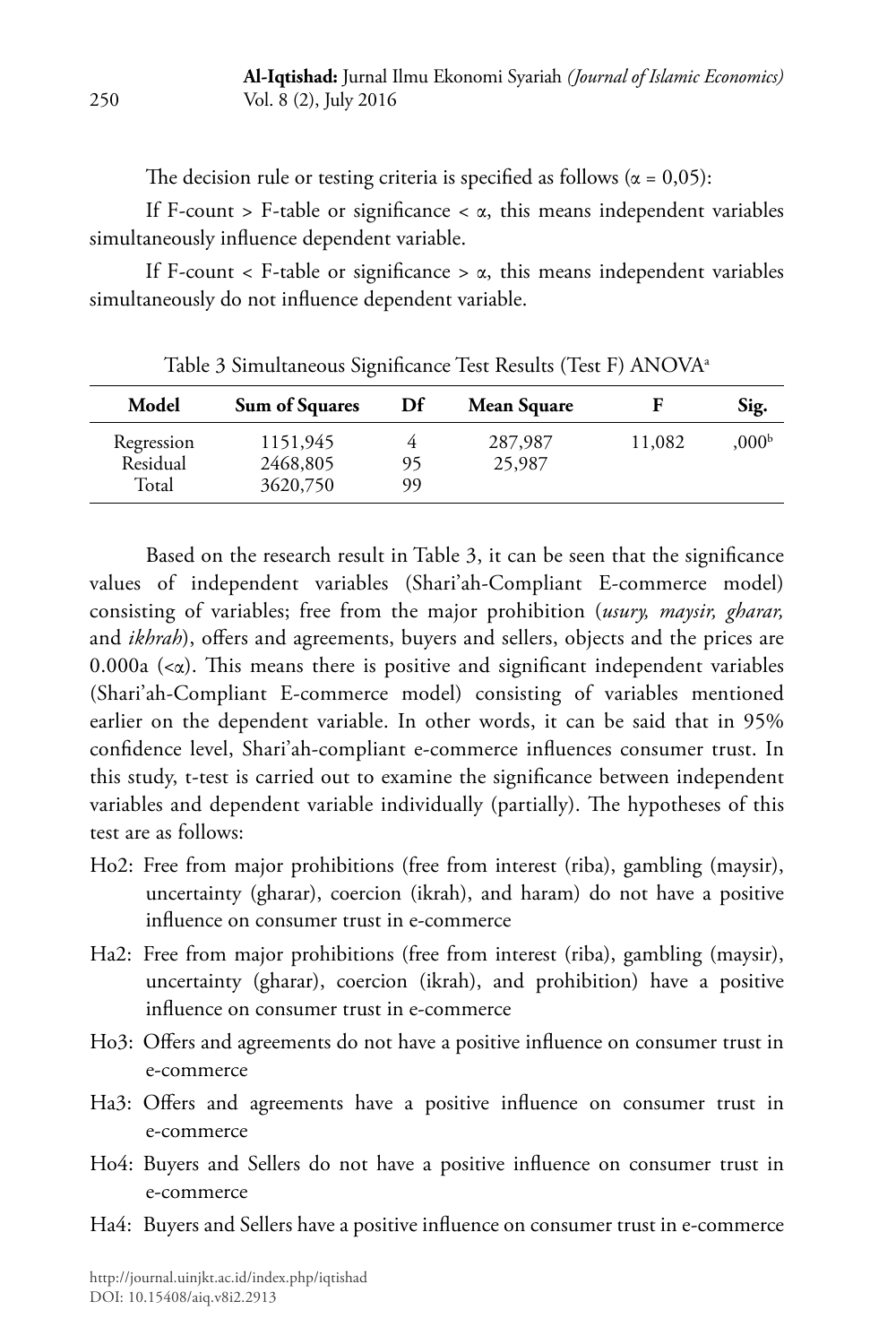- Ho5: Objects and prices do not have positive influence on consumer trust in e-commerce
- Ha5: Objects and prices have a positive influence on consumer trust in e-commerce The decision rules or criteria are as follows ( $\alpha = 0.05$ ):

If the t-count  $>$  t-table or significance  $< \alpha$ , this means independent variables partially influence dependent variable.

If t-count  $\lt$  t-table or significance  $> \alpha$ , this means independent variables partially do not influence dependent variable.

| $\sim$     |         |      |
|------------|---------|------|
| Model      | t       | Sig  |
| (Constant) | $-.938$ | ,350 |
| $X_{1}$    | $-770$  | ,443 |
| $X_{2}$    | 2,017   | ,047 |
| $X_{3}$    | ,956    | ,341 |
| $X_{4}$    | 3,867   | ,000 |

Table 4 Significance Partial Test Results (t test)

Based on Table 4, it can be concluded that: First, Ho2 is not rejected. It means that the major prohibitions do not have a positive influence on consumer trust in e-commerce. Second, Ho3 is rejected. It means that offers and agreements have a positive influence on consumer trust in e-commerce. Third, Ho4 is not rejected. It means that either the buyers and sellers do not have a positive influence on consumer trust in e-commerce. Fourth, Ho5 is rejected. It means that objects and prices have a positive influence on consumer trust in e-commerce.

The results of the assessment indicate that variable X1 (free from the major prohibitions) has a negative influence on consumer trust, but this is not significant. Variable X3 is in accordance with Shari'ah models but the influence is not significant. The main factors that positively influence consumer trust and significant are offers and agreements (X2) and objects and prices (X4).

According to Al Arif (2013) there are several things that can be done to increase consumer trust in online transaction. First, sellers must display the full specification of the products. Second, must be added the additional contract such as option (khiyar). Third, using a secure payment media.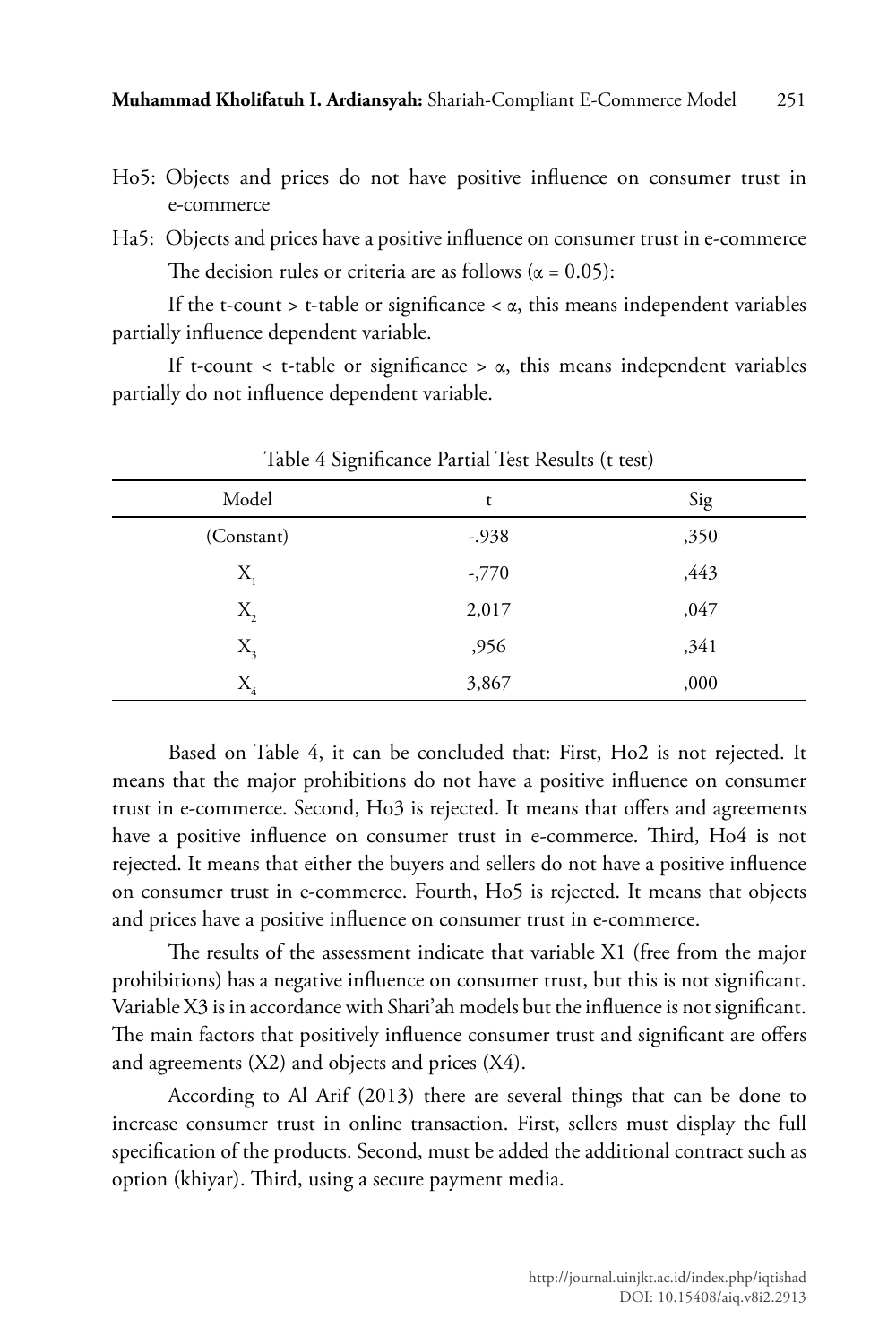### **Conclusions**

The purpose of this study is to describe consumers' response to the Shari'ahcompliant e-commerce model and their trust when doing e-commerce or online purchase and also to examine the influence of Shari'ah-compliant e-commerce model on consumer trust. After performing data collection, data processing and hypothesis testing, we draw the following conclusions: Respondents feel e-commerce conforms to Shari'ah-compliant e-commerce model. Nevertheless, respondents still have doubts that e-commerce is free from riba, maysir, gharar, and ikhrah. Respondents are doubtful that e-commerce is free from major prohibitions (*usury, maysir, gharar,*  and *ikhrah*). The consumers are worried about the fitness of the real products with the images displayed by sellers on websites. They are also worried that the goods' quality does not correspond to the actual description. Besides, there are many online sellers who are deceptive, meaning the goods are not delivered even though payment has been made.

Respondents feel that offering and agreement processes are in accordance with shari'ah-compliant e-commerce model. These include connectivity between sellers and buyers, clarity of contract contents, and suitability of transaction result. However, partially, the respondents are doubtful about the suitability of the final result of the transaction. Respondents are sometimes cheated by sellers. This can be in the form of undelivered goods or the goods do not match the description. Respondents feel that transacting parties (buyers and sellers) are in accordance with the shari'ah-compliant e-commerce model. This includes buyers and sellers; are already qualified in general, have the goods and money for transaction, and able to perform the transaction fairly. However, there are some respondents who question the responsibility of sellers when the goods are not suitable with the agreement. Sellers tend to stay away or do not want to resolve the issue properly.

Respondents feel Objects and Prices are in accordance with the shari'ahcompliant e-commerce model. This means goods; have legal aspect, have value, can change in terms of ownership, and have fitness with the agreement made earlier. Respondents quite believe that sellers will provide comfort, safety, and responsibility when conducting e-commerce transactions. Shari'ah-compliant e-commerce model consisting of variables free from major prohibitions (*usury, maysir, gharar,* and *ikhrah*), offers and agreements, buyers and sellers, and objects and prices simultaneously, positively, and significantly influence consumer trust. It can be said that the more e-commerce is in accordance with the shari'ah-compliant e-commerce model, the stronger consumer's trust is. Through the calculation of the partial influence of the variables, the variable free from major prohibitions (*usury, maysir, gharar,* and *ikhrah*) has negative and insignificant influence on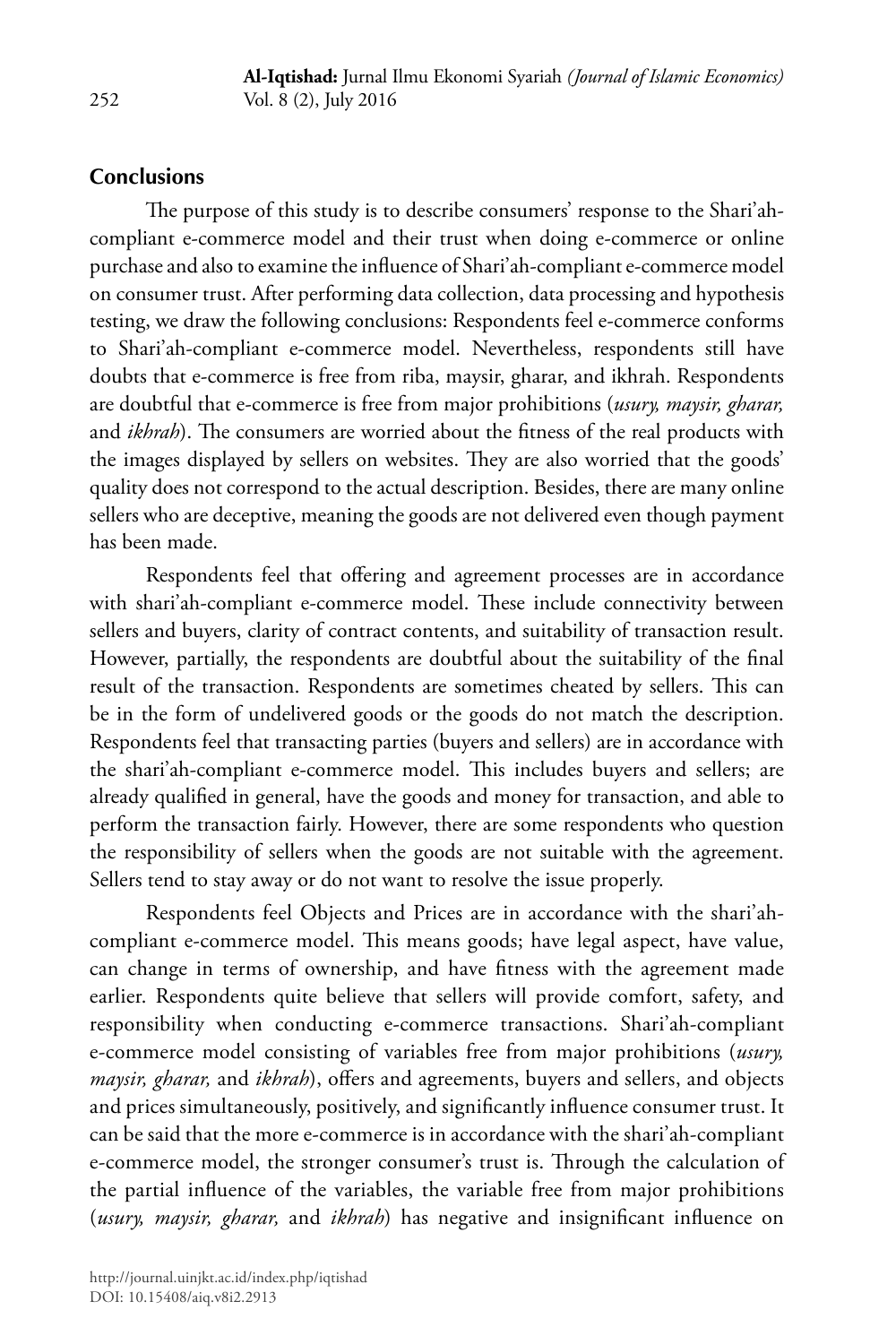consumer trust. Thus, it can be said that this variable does not influence consumer trust. The variable offers and agreements positively and significantly influence consumer trust. The more appropriate are the offers and agreements with shari'ahcompliant e-commerce model, the higher consumer trust is.The variable buyers and sellers positively influence consumer trust but not significant. Thus, it can be concluded that buyers and sellers do not really influence consumer trust And lastly, the variable objects and prices positively and significantly influence consumer trust. Therefore, the more objects and prices are in accordance with the shari'ah-compliant e-commerce model, the higher consumer trust is. The variable consumer trust can be explained 31.8% by the variable Shari'ah-compliant e-commerce model, and the remaining 68.2% is influenced or explained by other factors.

#### **References**

- Al Arif, M.N.R. (2013). Penjualan On-line Berbasis Media Sosial Dalam Perspektif Ekonomi Islam. *Ijtihad: Jurnal Wacana Hukum Islam dan Kemanusiaan*. Vol. 13 (1): 33-48.
- Cheung, C. & M.K.O. Lee. (2000). Trust in Internet Shopping: a Proposed Model and Measurement Instruments. In *Proceedings of American Conference of Information Systems*, Long Beach, CA.
- Ghozali, I. (2008). *Statistik Non-Parametrik: Teori & Aplikasi dengan Program SPSS*. Semarang: Badan Penerbit Universitas Diponegoro.
- Kim, D. J. et.al. (2007). A Trust-Based Consumer Decision Making Model in Electronic Commerce: The Role of Trust, Perceived Risk, and Their Antecedents. In *Proceedings of Ninth Americas Conference on Information Systems*,
- Mayer, R.C. et.al. (1995). An integrative model of organizational trust. *Academy of Management Review*. Vol. 20 (3): 709–734.
- Muhammad, M.R. & M. Marjan. (2013). Building Trust in E-Commerce: A Proposed Shari'ah Compliant Model. *Journal of Internet Banking and Commerce*. Vol. 18, no.3: 251-260.
- Simamora, B. (2004). *Riset Pemasaran: Falsafah, Teori, dan Aplikasi.* Jakarta: PT Gramedia Pustaka Utama.
- Sugiyono. (2012). *Metode Penelitian Kuantitatif dan Kualitatif (Mixed Method)*. Bandung: Alfabeta.
- Whiteley, D. (2000). *Electronic Commerce*. Jakarta: PT Indeks Ekompok Gramedia.